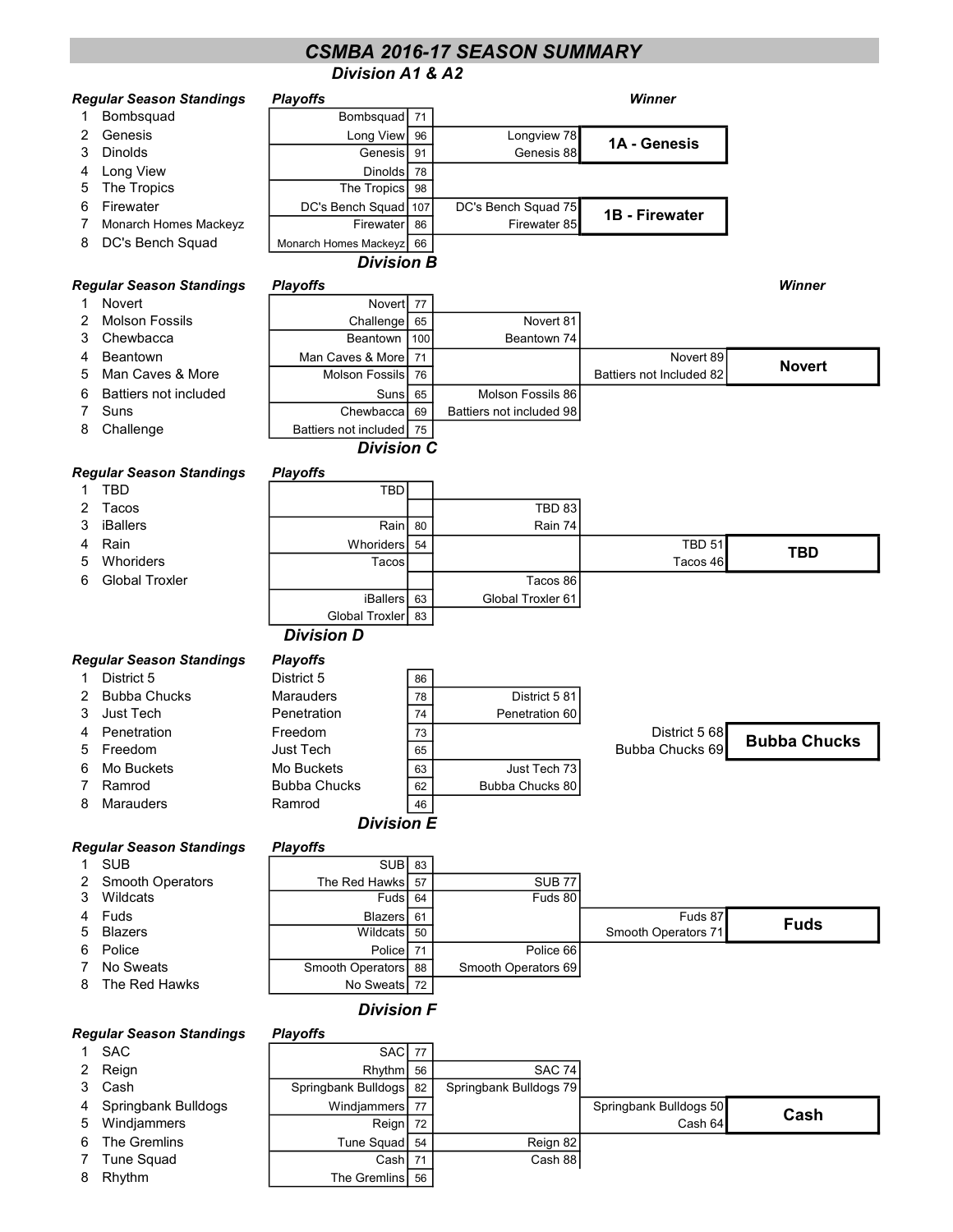# CSMBA 2016-17 SEASON SUMMARY

### **Division G** Winner

#### Regular Season Standings Playoffs

| 1 White Chocolate Thunder | White Chocolate Thunder 82 |                                                 |                            |                        |
|---------------------------|----------------------------|-------------------------------------------------|----------------------------|------------------------|
| 2 The Dynasty             |                            | Whiskey Jacks   57   White Chocolate Thunder 61 |                            |                        |
| 3 Zerg Rush               | The Leftovers 53           | Dirky Dangles 54                                |                            |                        |
| 4 The Leftovers           | Dirky Dangles   81         |                                                 | White Chocolate Thunder 80 | <b>White Chocolate</b> |
| 5 Dirky Dangles           | The Dynasty 68             |                                                 | Triple Double 60           | <b>Thunder</b>         |
| 6 Triple Double           | <b>BLG LitiGators</b> 43   | The Dynasty 62                                  |                            |                        |
| <b>BLG LitiGators</b>     | Zerg Rush 53               | Triple Double 74                                |                            |                        |
| 8 Whiskey Jacks           | Triple Double 86           |                                                 |                            |                        |

#### Division H

#### Regular Season Standings Playoffs

|   | <b>Breakers</b>  | Breakers 76       |                   |                   |                 |
|---|------------------|-------------------|-------------------|-------------------|-----------------|
|   | 2 Dirty Thirties | Night Hawks 57    | Breakers 88       |                   |                 |
|   | 3 Pseudo Sumos   | Spartans 52       | Titans 72         |                   |                 |
|   | 4 Spartans       | Titans 74         |                   | Breakers 94       | <b>Breakers</b> |
|   | 5 Titans         | Dirty Thirties 68 |                   | Dirty Thirties 73 |                 |
|   | 6 Stags          | Delicious 66      | Dirty Thirties 68 |                   |                 |
|   | <b>Delicious</b> | Pseudo Sumos 77   | Pseudo Sumos 63   |                   |                 |
| 8 | Night Hawks      | Stags $67$        |                   |                   |                 |

# Division I

#### Regular Season Standings Playoffs

|   | ~                    |                       |                     |               |        |
|---|----------------------|-----------------------|---------------------|---------------|--------|
|   | Ligers               | Ligers $83$           |                     |               |        |
|   | 2 The Rumble         | Smokin Aces 50        | Ligers 75           |               |        |
|   | 3 United             | Hinrich Maneuver 65   | Hinrich Maneuver 56 |               |        |
|   | 4 Hinrich Maneuver   | Brick City Ballers 54 |                     | Ligers 83     |        |
|   | 5 Brick City Ballers | The Rumble 84         |                     | The Rumble 57 | Ligers |
| 6 | Wildcards            | GWN 70                | The Rumble 87       |               |        |
|   | GWN                  | United 71             | United 75           |               |        |
| 8 | Smokin Aces          | Wildcards 58          |                     |               |        |

# Division J

# Regular Season Standings Playoffs

| 1 Drive        | <b>Drive</b>    |                 |                |                    |
|----------------|-----------------|-----------------|----------------|--------------------|
| 2 Timberhawks  |                 | Drive 71        |                |                    |
| 3 Running Guns | Blue Balls 55   | Jammers 58      |                |                    |
| 4 Blue Balls   | Jammers 61      |                 | Drive 56       | <b>Timberhawks</b> |
| 5 Jammers      | Timberhawksl    |                 | Timberhawks 82 |                    |
| 6 Hot Takes    |                 | Timberhawks 74  |                |                    |
|                | Running Guns 65 | Running Guns 57 |                |                    |
|                | Hot Takes   49  |                 |                |                    |

Masters

# Regular Sea<br>1 Skyking

| egular Season Standings | <b>Playoffs</b>    |    |                       |                       |                          |
|-------------------------|--------------------|----|-----------------------|-----------------------|--------------------------|
| 1 Skykings              | Skykings           | 81 |                       |                       | A Final                  |
| 2 Steelers              | Nets 52            |    | Skykings 88           | Skykings 70           | <b>Skykings</b>          |
| 3 Minutemen             | Steelers           | 54 | Minutemen 64          | Minutemen 36          |                          |
| 4 Nets                  | <b>Minutemen</b>   | 60 |                       |                       |                          |
| 5 Western All-Stars     | Western All-Stars  | 62 |                       |                       | <b>B</b> Final           |
| 6 Del Fisher Raiders    | High Tops          | 48 | Western All Stars 53  | Western All Stars 56  | <b>Western All Stars</b> |
| 7 Wind City             | Del Fisher Raiders | 65 | Del Fisher Raiders 52 | Del Fisher Raiders 46 |                          |
| 8 High Tops             | Wind City 52       |    |                       |                       |                          |
|                         |                    |    |                       |                       |                          |